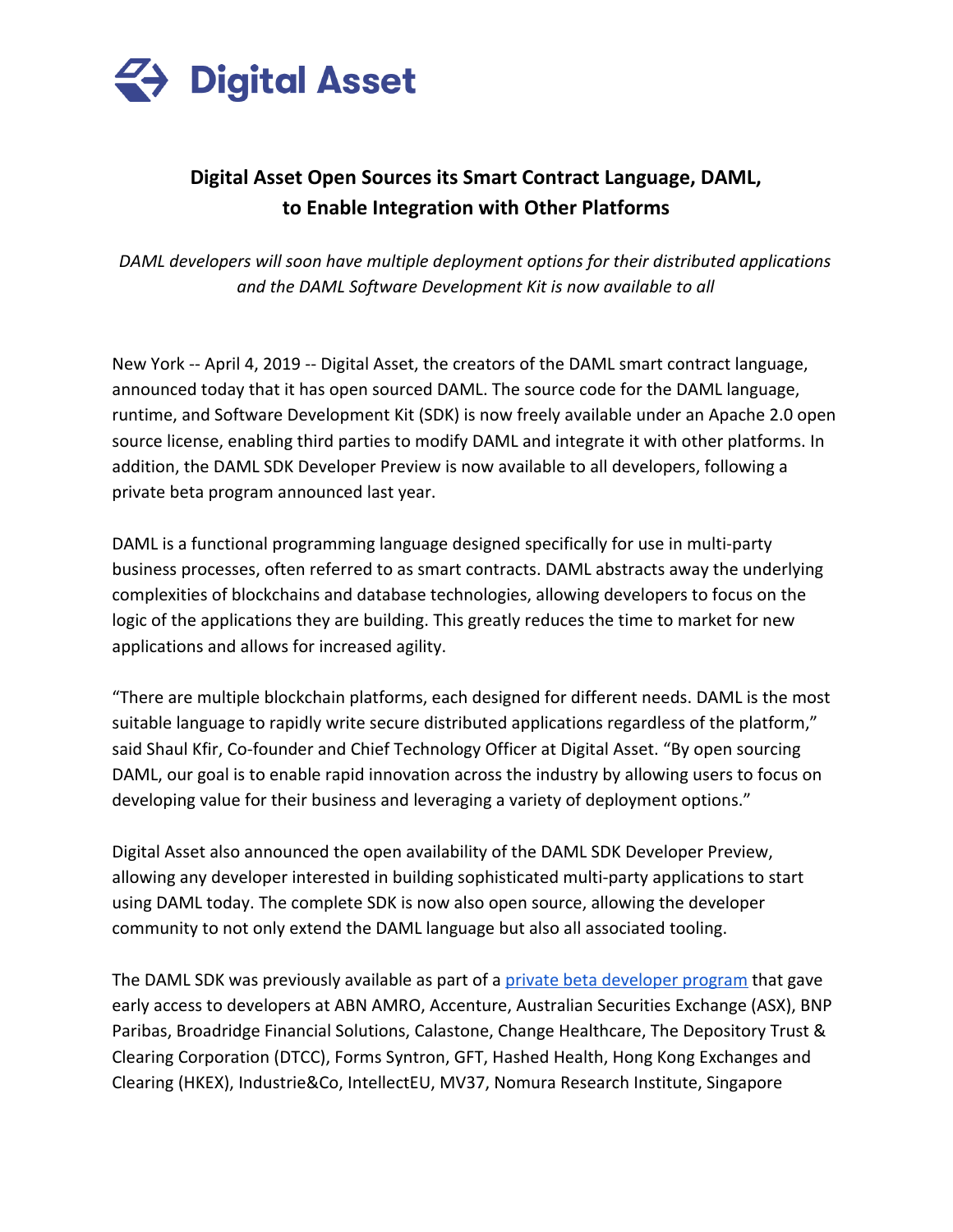Exchange, and UBS, among others. DAML is a core component of a number of Digital Asset enterprise-grade projects and proofs of concept, including those with the Australian Securities Exchange (ASX), Broadridge Financial Solutions and the Hong Kong Exchanges and Clearing (HKEX). The same tooling and documentation is now freely available for all developers at [daml.com.](https://hubs.ly/H0hdGsr0)

Executives at firms that participated in the developer program commented on the value of DAML and the impact of it being open source:

**Accenture:** "Accenture has been working closely with Digital Asset and now has over 240 developers using DAML. We frequently advise our clients on which ledger platform they should select for their use case. Open sourcing and allowing DAML to run on multiple platforms provides a fantastic new option to get the strength of the DAML programming language with the features of a variety of underlying ledger platforms," said David Treat, managing director and global blockchain lead at Accenture.

**Australian Securities Exchange (ASX):** "The open sourcing of DAML is great news for software engineers and market users seeking to understand how DAML can manage complex multi-party workflows better than other smart contracting languages. As we develop the CHESS replacement system based on DA technology at ASX, the open sourcing of DAML will accelerate the creation of a software developer community in Australia and the adoption of DAML globally," said Peter Hiom, Deputy CEO at ASX.

**BNP Paribas:** "DAML being open source and potentially integrated with multiple platforms makes it a much more attractive proposition to a large bank such as BNP Paribas. As investors in Digital Asset, we are very supporting of this strategic move," said George Nunn, Chief Operating Officer - Global Markets Americas at BNP Paribas.

**Broadridge Financial Solutions**: "Broadridge's involvement in the DAML developer program, and our support for open sourcing DAML, directly aligns with our commitment to driving innovation for the benefit of the entire financial services industry and in the repo market in particular. We're working with Digital Asset on a DAML-driven solution that would provide for the simultaneous settlement of repo contracts and eliminate settlement risk – benefits that legacy technology cannot deliver. Together, we are helping get ahead of common challenges and enabling multidisciplinary teams to collaborate and build applications at a rapid pace," said Mike Tae, Head of Strategy, Broadridge Financial Solutions.

**Change Healthcare:** "We found DAML to be powerful, intuitive and easy to use in implementing our Healthcare Payments POC (proof of concept). I am excited to hear that DAML will be open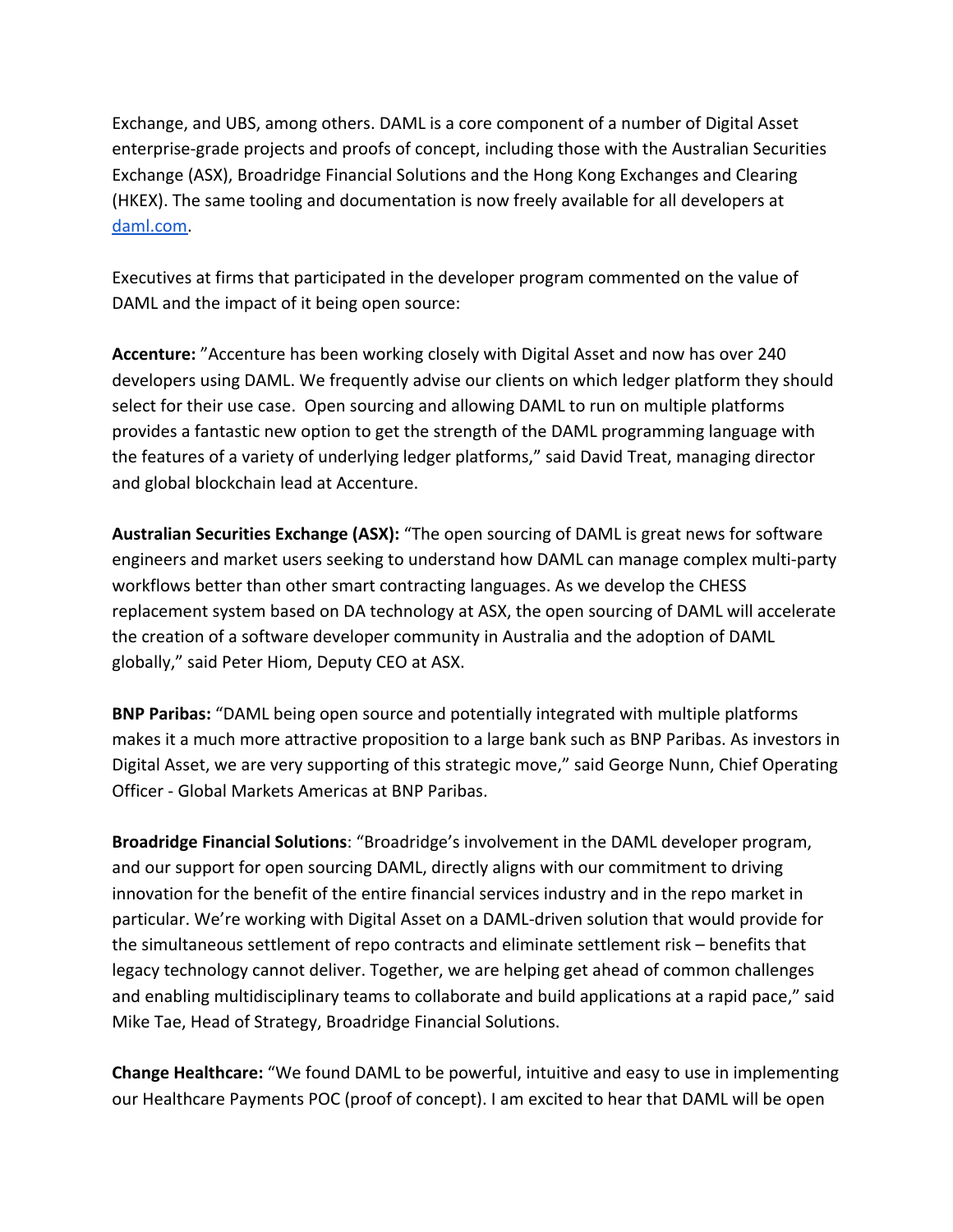source, and look forward to seeing others have the ability to implement Blockchain solutions using DAML and grow its adoption in the community," said Gopi Devalcheruvu, VP of Technology at Change Healthcare.

**The Depository Trust & Clearing Corporation (DTCC):** "We welcome Digital Asset's decision to add DAML to open source. We believe that open source is a critical enabler of DLT and, as the technology continues to mature, expanding the capabilities of open source offerings will become even more important. DAML has the potential to significantly modernize smart contract creation, and when combined with the SDK and execution environment, may significantly enhance the DLT ecosystem. We look forward to continuing to explore opportunities to leverage DAML and its SDK," said Rob Palatnick, Managing Director and the Chief Technology Architect at DTCC.

**GFT:** "DAML has the potential to completely transform the way we do business process management. A key benefit of DAML is abstracting the low level workflow drivers from the application itself so that they can be driven purely by the business logic. This is more sophisticated than any language we have seen before and today's open sourcing is a major step forward, presenting huge opportunities to modernize and automate," said David Collins, Managing Director at GFT.

**Hashed Health:** "Hashed Health takes a practical approach to innovation in the healthcare space. DAML's focus on privacy  $-$  an essential regulatory business requirement in the healthcare industry — has given us a powerful tool to extend our design and DLT product development. We fully support the decision to open source DAML, as it will help us gain adoption through improved security, licensing, and support," said John Bass, CEO of Hashed Health.

**IntellectEU:** "IntellectEU has been working with DAML for over a year and it is by far the most advanced smart contract language on the market. By open sourcing DAML, Digital Asset have made it even easier for partners to extend and integrate with the language. DAML is quietly becoming the standard for smart contracts," said Hanna Zubko, CEO of IntellectEU.

**MV37:** "DAML smart contract language cleanly splits the business processing from other application logic in a DLT based solution. This has great implications for everything from resourcing your teams to how you implement your continuous delivery pipeline. Now this is open source, things are going to get interesting!" said Richard Miller, Director at MV37.